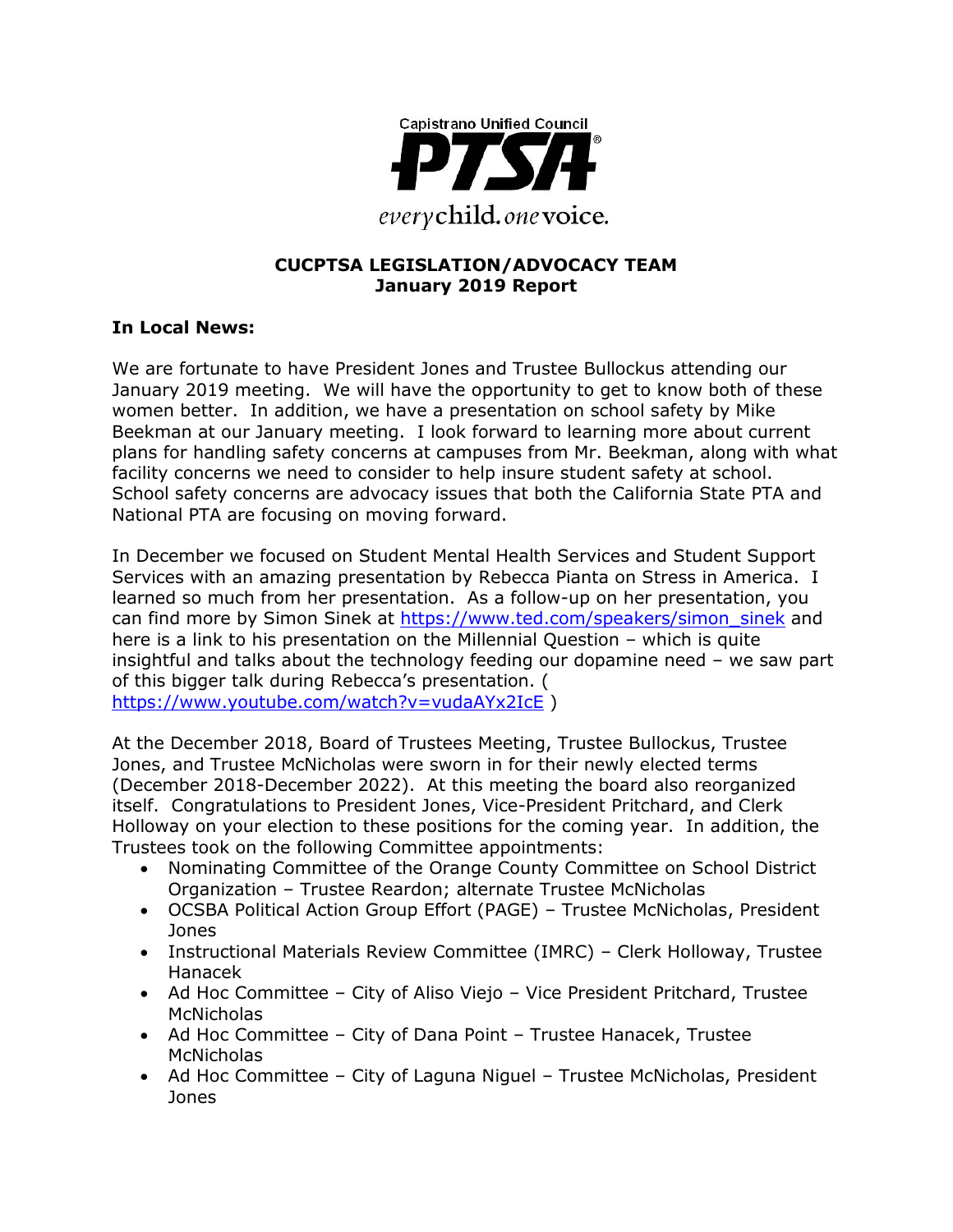- Ad Hoc Committee City of Mission Viejo Trustee Bullockus, President Jones
- Ad Hoc Committee City of Rancho Santa Margarita Trustee Reardon, Trustee Bullockus
- Ad Hoc Committee City of San Clemente Clerk Holloway, Trustee Hanacek
- Ad Hoc Committee City of San Juan Capistrano President Jones, Trustee Reardon, Trustee Hanacek
- Ad Hoc Committee Ladera Ranch Civic Council Trustee Bullockus, Clerk Holloway, Trustee Reardon
- District Restructuring Committee Vice President Pritchard, alternate Trustee **McNicholas**
- College and Career Advantage President Jones, Clerk Holloway, Trustee Reardon, alternate Trustee McNicholas, alternate Trustee Bullockus
- California School Board Association Delegate (CSBA) Clerk Holloway, Trustee McNicholas
- Board Policy Sub-Committee President Jones, Trustee Reardon, alternate Trustee Hanacek

The curriculum assembled by CUSD for Middle School to comply with the California Healthy Youth Act was presented to the Instructional Materials Review Committee on December 14. They have just over a month to review the curriculum and put forth a recommendation. We anticipate their recommendation/comments on the curriculum in late January 2019, when the curriculum becomes available for public review for one month. At the February 27, 2019, School Board Meeting a public hearing will be conducted regarding the potential adoption of this curriculum. Following the public hearing the Board of Trustees will vote to adopt either this curriculum or another curriculum so CUSD can implement the California Healthy Youth Act instruction this spring in our middle schools. Look for more information on this topic later in January 2019.

Across the District,  $5<sup>th</sup>$ ,  $7<sup>th</sup>$ ,  $9<sup>th</sup>$ , and  $11<sup>th</sup>$  Grade students will participate in the California Healthy Kids Survey at the start of 2019. The District uses this survey to find out more about school climate, mental health of our students, and how students are relating to school. In the  $5<sup>th</sup>$  Grade, parents must opt-in for their child to participate. In  $7<sup>th</sup>$ ,  $9<sup>th</sup>$ , and  $11<sup>th</sup>$  all students participate unless their parents optout. The information gathered helps in guiding counselor needs, looking at behavioral services, academic supports, etc. All information gathered in anonymous and can not be traced back to an individual student, rather just gives an overall picture of the school and the district as data is collected and aggregated. Please encourage our 5<sup>th</sup> Grade families to opt-in and participate in this survey.

The Board of Trustees voted in December to conduct opinion research regarding potential school facility bonds starting in January 2019. There are 2 areas/regions they are considering for potential bonds – and hope to use the results of the opinion research to draw potential SFID Boundaries. The District has hired True North Research to conduct these poles.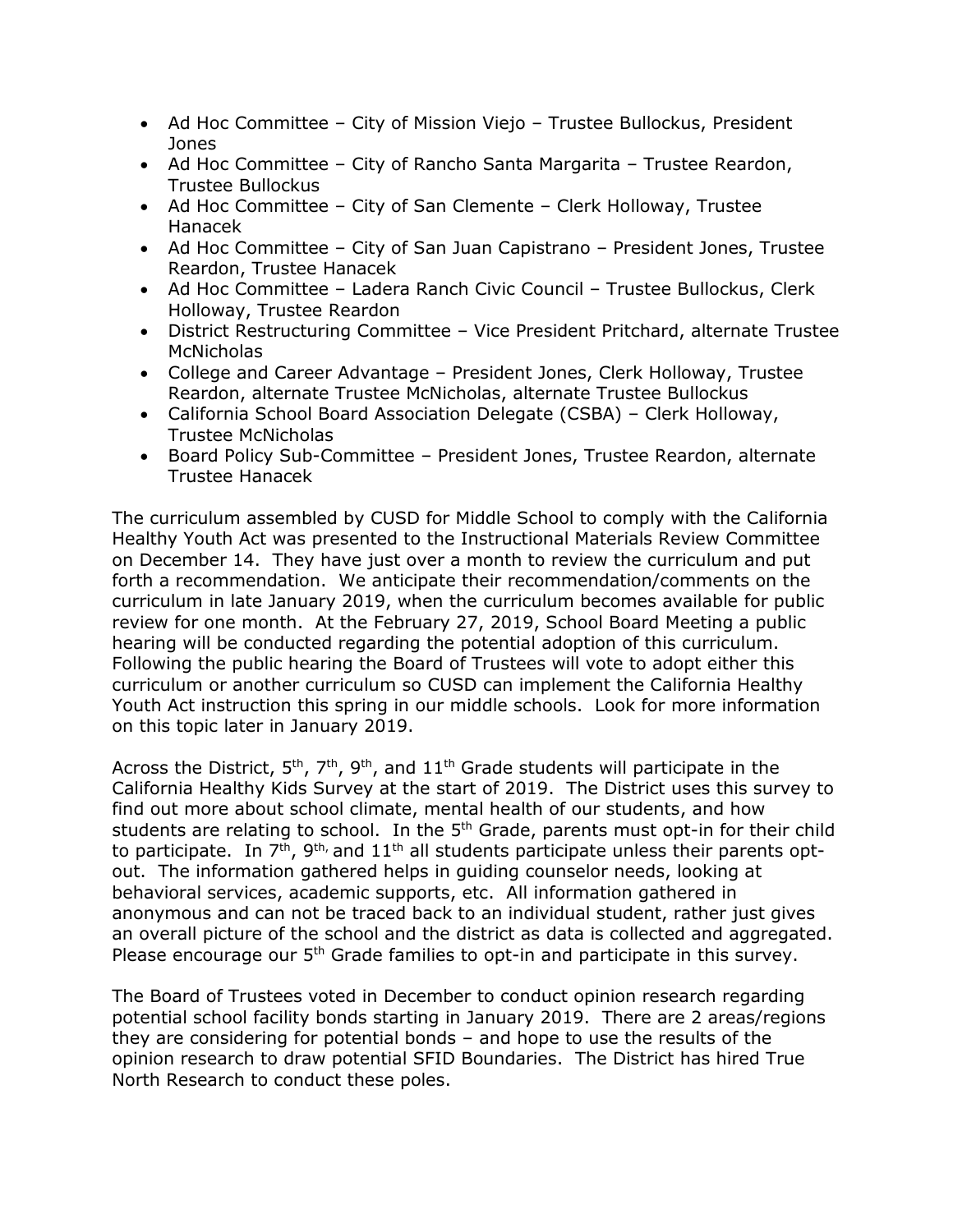With the opening of Esencia K-8 in August 2018, the Board of Trustees needed to set the formal feeder pattern for students within that school boundaries. Tesoro High School is now where students at Esencia will feed-into for high school. Any high school aged student living within that boundary is now slated for Tesoro, but as always can apply through School of Choice to attend a different district school.

Agendas from the most recent Board of Trustee meetings can be found here:

November 14, 2018 – Board Meeting - [http://capousd](http://capousd-ca.schoolloop.com/file/1514016268888/1455438848279/6281392277325314777.pdf)[ca.schoolloop.com/file/1514016268888/1455438848279/6281392277325314777.p](http://capousd-ca.schoolloop.com/file/1514016268888/1455438848279/6281392277325314777.pdf) [df](http://capousd-ca.schoolloop.com/file/1514016268888/1455438848279/6281392277325314777.pdf) December 12, 2018 – Board Meeting - [http://capousd](http://capousd-ca.schoolloop.com/file/1514016268888/1455438848279/6533280459589090889.pdf)[ca.schoolloop.com/file/1514016268888/1455438848279/6533280459589090889.p](http://capousd-ca.schoolloop.com/file/1514016268888/1455438848279/6533280459589090889.pdf) [df](http://capousd-ca.schoolloop.com/file/1514016268888/1455438848279/6533280459589090889.pdf) December 12, 2018 – Facilities Corporation Meeting - [http://capousd](http://capousd-ca.schoolloop.com/file/1514016268888/1455438848279/3439971577065591717.pdf)[ca.schoolloop.com/file/1514016268888/1455438848279/3439971577065591717.p](http://capousd-ca.schoolloop.com/file/1514016268888/1455438848279/3439971577065591717.pdf) [df](http://capousd-ca.schoolloop.com/file/1514016268888/1455438848279/3439971577065591717.pdf)

Audio Recordings of Meetings in July 2018-June 2019 can be found at <http://cusd.capousd.org/cusdweb/2018-19audio.html>

## **From Fourth District PTA:**

## **Talking Points for Legislative Chairs, December 2018**

Details are in the December issue of the *Advocacy Communicator.*

- The state Legislative Analyst's Office says there will be an additional \$2.8 billion to spend on schools in the next school year. Most of that should go to cost-of-living adjustments and some previous commitments, but that leaves about \$480 million. The LAO recommends using this money for one-time purposes such as professional development, instructional materials or technology upgrades rather than ongoing expenses, since there may be a recession in the future.
- The LAO report also talks about challenges our school districts are facing, such as dropping enrollment, increased costs for special education and higher contributions to the state retirement system.
- We need to register for Sacramento Safari now! Registration fees went up December 16 – but is still an amazing deal for all that happens at Sacramento Safari.
- The next Advocacy Forum is on Friday, January 25, at 9:30 a.m.
- The next State PTA Advocacy Conference Call is on Monday, January 25, at 7 p.m. Directions are in the *Communicator*.
- The three speakers at the Advocacy Forum in November talked about some of the same issues that were in the LAO report. Pension costs, declining enrollment and higher costs for special education are creating serious challenges for some of our school districts in Orange County.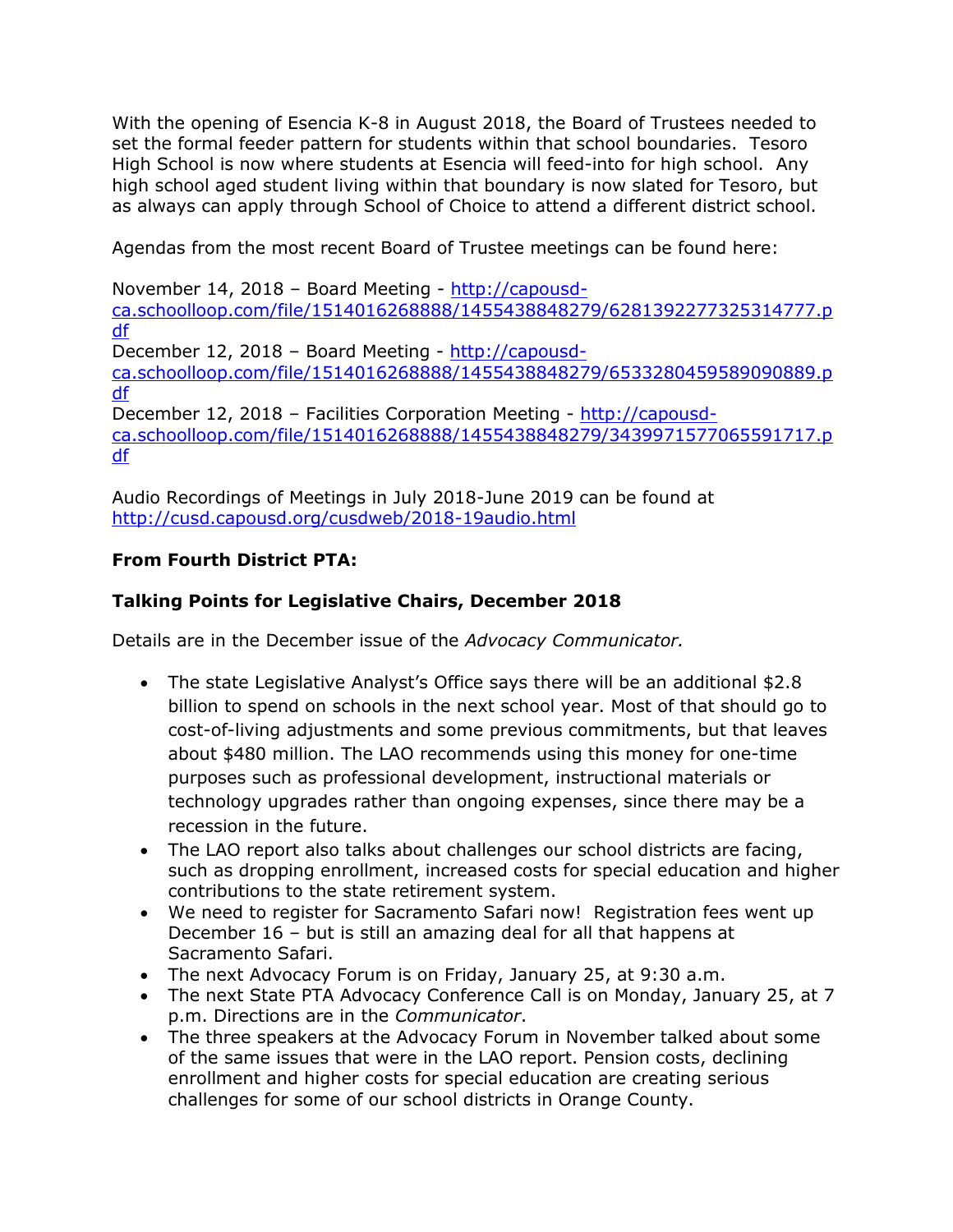- We have two new state Assembly members and two new state Senators as a result of the General Election in November. We also have a new State Superintendent of Public Education: Tony Thurmond. The next two-year legislative session begins on December 1.
- California State PTA will hold its Legislation Conference on January 14 and 15 in Sacramento. There is more information at capta.org.

Back issues of the Communicator can be found at: <http://www.fourthdistrictpta.org/advocacy-communicator/>

## **California PTA holds monthly Legislation and Advocacy Conference Calls:**

The upcoming conference calls are scheduled for:

- January 28, 2019 at 7 p.m.
- February 25, 2019 at 7 p.m.
- March 25, 2019 at 7 p.m.
- April 22, 2019 at 7 p.m.
- May 28, 2019 at 7 p.m.

Please see<https://capta.org/resource/legislation-conference-calls/> for information on how to dial in and participate in these calls.

#### **In State News:**

The new legislative session started at the start of December 2018. Over 200 bills were introduced in the first 3 days of the session. So far the California PTA has not come out in support or opposition to any of these proposed bills – some to watch are listed here with links to their full text and analysis:

- AB 123, as introduced, McCarty. Early childhood education: state preschool program: transitional kindergarten: access: standards. [http://leginfo.legislature.ca.gov/faces/billNavClient.xhtml?bill\\_id=201920200](http://leginfo.legislature.ca.gov/faces/billNavClient.xhtml?bill_id=201920200AB123) [AB123](http://leginfo.legislature.ca.gov/faces/billNavClient.xhtml?bill_id=201920200AB123)
- AB 48, as introduced, O'Donnell. Kindergarten-Community Colleges Public Education Facilities Bond Acts of 2020 and 2022. [http://leginfo.legislature.ca.gov/faces/billNavClient.xhtml?bill\\_id=201920200](http://leginfo.legislature.ca.gov/faces/billNavClient.xhtml?bill_id=201920200AB48) [AB48](http://leginfo.legislature.ca.gov/faces/billNavClient.xhtml?bill_id=201920200AB48)
- AB 39, as introduced, Muratsuchi. Education finance: local control funding formula: funding increase. [http://leginfo.legislature.ca.gov/faces/billTextClient.xhtml?bill\\_id=20192020](http://leginfo.legislature.ca.gov/faces/billTextClient.xhtml?bill_id=201920200AB39) [0AB39](http://leginfo.legislature.ca.gov/faces/billTextClient.xhtml?bill_id=201920200AB39)
- AB 8, as introduced, Chu. Pupil health: mental health professionals. [http://leginfo.legislature.ca.gov/faces/billNavClient.xhtml?bill\\_id=201920200](http://leginfo.legislature.ca.gov/faces/billNavClient.xhtml?bill_id=201920200AB8) [AB8](http://leginfo.legislature.ca.gov/faces/billNavClient.xhtml?bill_id=201920200AB8)

#### **California school districts to get 'wake-up call' with new absenteeism**

**measures** By David Washburn, *EdSource* - At least 40 percent of California school districts and charter schools have rates of chronic absence in grades K-8 that are high or very high based on new performance measures that will be unveiled next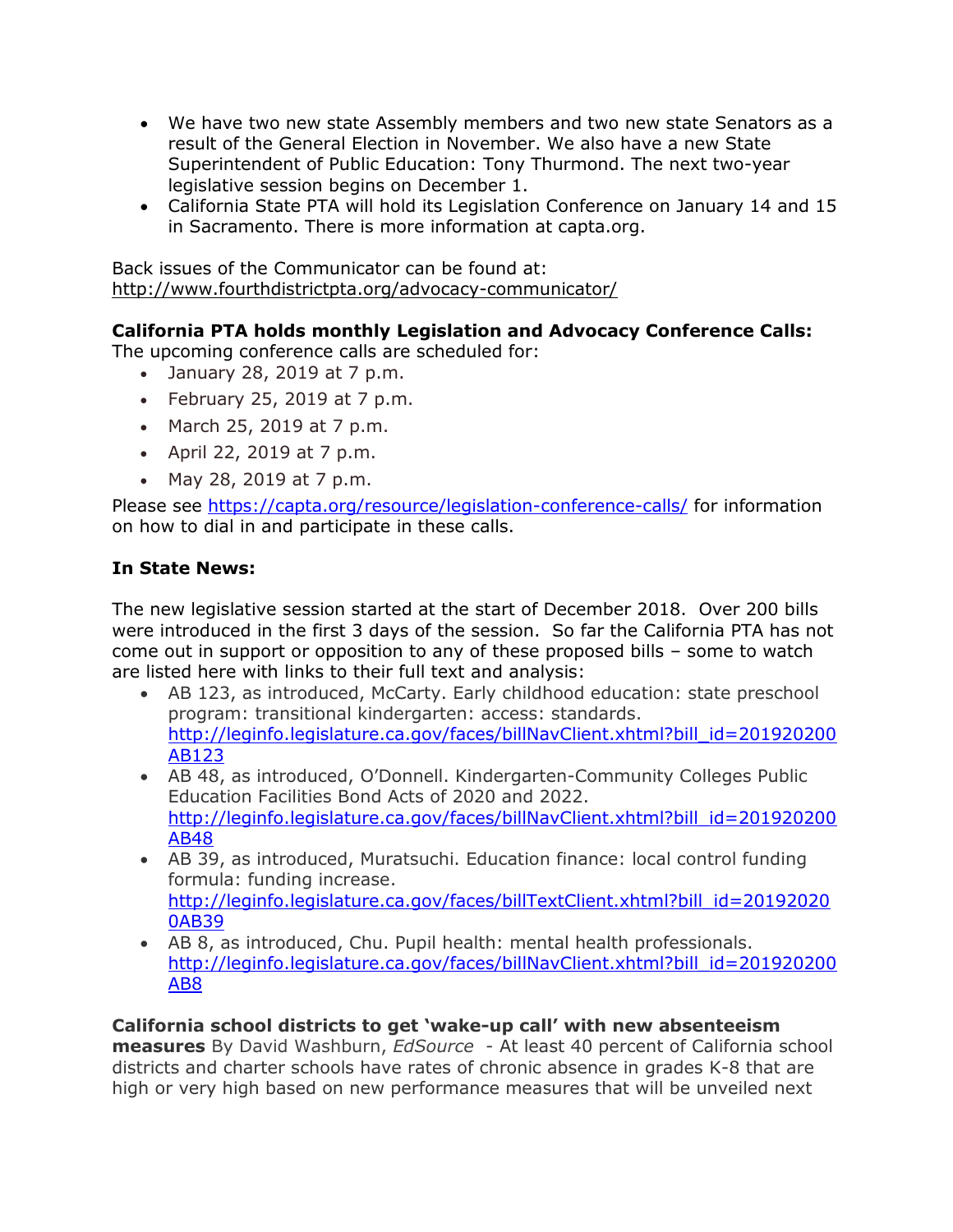month. [https://edsource.org/2018/california-school-districts-to-get-wake-up-call](https://edsource.org/2018/california-school-districts-to-get-wake-up-call-with-new-absenteeism-measures/)[with-new-absenteeism-measures/](https://edsource.org/2018/california-school-districts-to-get-wake-up-call-with-new-absenteeism-measures/)

**School suspensions continue downward trend in California, new data show** By David Washburn and Daniel J. Willis, *EdSource* - The number of suspensions reported by California schools continue their steady decline, with about half as many students sent home for disciplinary reasons during the 2017-18 school year as had been at the beginning of the decade, according to recent data released by the California Department of Education. [https://edsource.org/2018/school](https://edsource.org/2018/school-suspensions-continue-downward-trend-in-california-new-data-show/)[suspensions-continue-downward-trend-in-california-new-data-show/](https://edsource.org/2018/school-suspensions-continue-downward-trend-in-california-new-data-show/)

#### **New push underway to expand preschool for low-income children in California** By Zaidee Stavely, *EdSource*

Assemblyman Kevin McCarty introduced three bills during the first week of December, one to expand spaces for public preschool for low-income 4-year-olds, one to improve preschool facilities and one to increase reimbursement for preschool programs. [https://edsource.org/2018/bills-would-expand-preschool-for-low](https://edsource.org/2018/bills-would-expand-preschool-for-low-income-children-in-california/)[income-children-in-california/](https://edsource.org/2018/bills-would-expand-preschool-for-low-income-children-in-california/)

## **Legislative Analyst releases Cal Facts 2018**

Each year the Legislative Analyst's Office publishes the essential facts about California – the state of its health, finances, housing and population – in graphics. This year's edition of Cal Facts includes 12 pages about education, including national rankings, demographics and other data on K-12 and higher ed. Read the entire report at: <https://lao.ca.gov/reports/2018/3905/calfacts-2018.pdf>

## **Can California afford Gavin Newsom's vision for school kids? Here's your K-12 primer for 2019 -** By [Ricardo Cano,](http://r20.rs6.net/tn.jsp?f=001ZvgGQokBff3bMKjFMoIYooU9tq0quscFdw6jtkVy4h1A7VKvURxG9h4CVswNWRUQGoYCyL0YKotWAeFYmDFyy4m2PTncGyph8iYayDwBmCGq2U4Nt0W7rIvw1DHPWJyAyPIR_wJRo6POLteK2D4vl3uIQcGwWow2XBEwGfO2x9qAn6lARcinNA==&c=LOMiu8QxdBmngFCu5oqN-1f1elwA6Mz9l7K0fgLQoj1ZerOMWPz4Jw==&ch=xTsLTrrWSquf5_eCxMOvYSE7hrxytIr0jiCvnCDY6zMaOc-wDP84Cg==) Dec. 16

<https://calmatters.org/articles/can-california-afford-newsom-education-plan/> - An interesting look at where education policy and funding is within California and some of the challenges and proposals moving into 2019 and to the future.

## **California education issues to watch in 2019 — and predictions of what will**

**happen** By John Fensterwald, *EdSource -* Place your bets: curbs on charter schools, passage of universal preschool, more money for K-12, more teacher strikes and the resignation of Betsy DeVos; an untested governor and volatile president may affect the odds – This is an interesting look at the state of education in California – it addresses a lot of issues that the California PTA has not taken a position on, but I think we should be aware is happening. Read the complete article at: [https://edsource.org/2019/california-education-issues-to-watch-in-](https://edsource.org/2019/california-education-issues-to-watch-in-2019-and-predictions-of-what-will-happen/)[2019-and-predictions-of-what-will-happen/](https://edsource.org/2019/california-education-issues-to-watch-in-2019-and-predictions-of-what-will-happen/)

## **At the National Level:**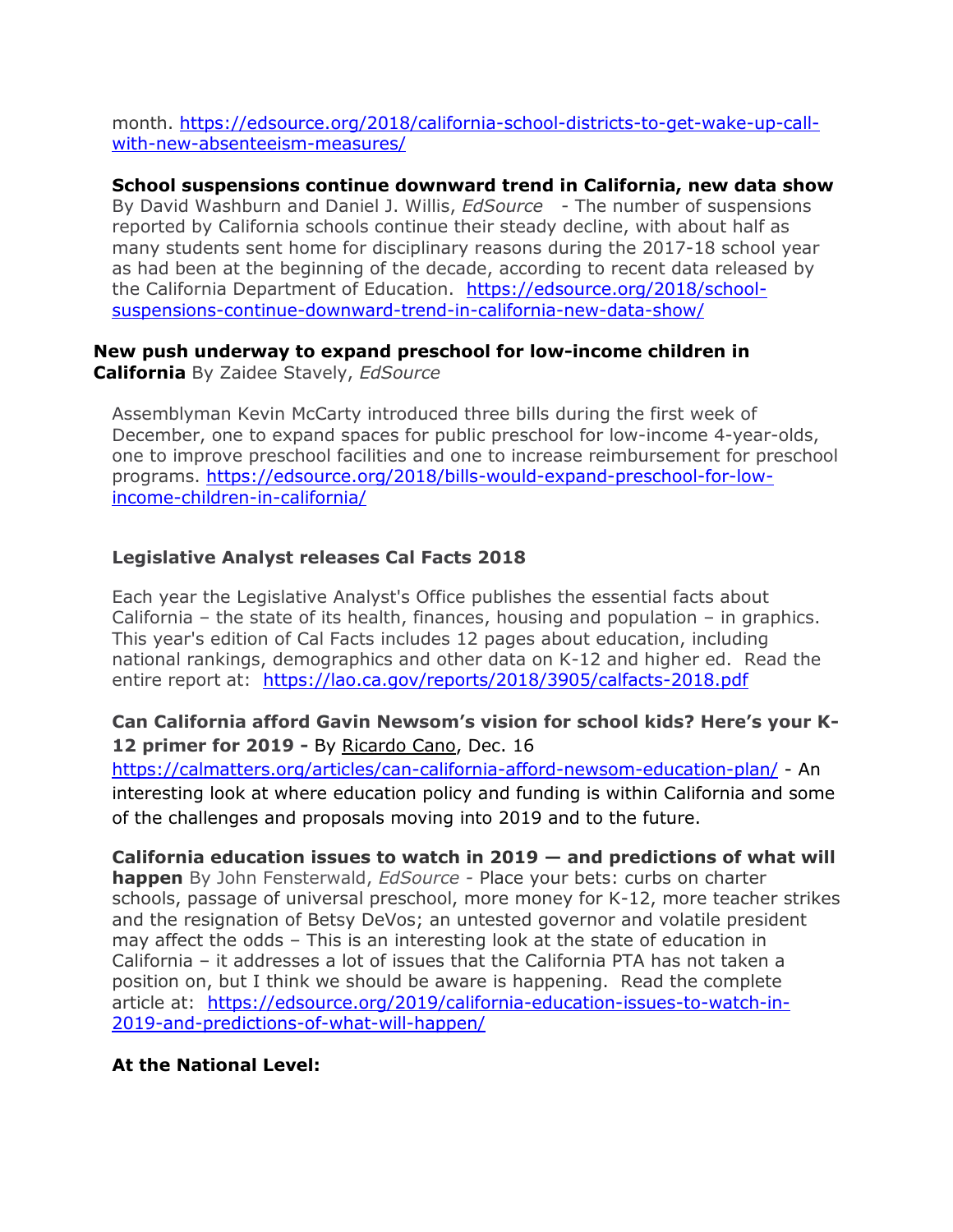#### **Federal funding under Betsy DeVos: Which states are winners and losers?** By Andrew Ujifusa, *[Education Week,](http://r20.rs6.net/tn.jsp?f=001hmOvbipFzsSOm8HPuIOtXtnhUyK3uILnmHuLbbIaHPRz9vhQcD3NXMqvZxDalhch7rTGecIYzCcQFbzZj3p0wD4kNVVvmoWEeaqWvoUcQe1tLkClqL50uj3_u2nQw6PfLS0643xBG0NTp5m8JG2vOAfvcrM2crwyoSBCYs_VfZNMdTW5zgn2Gw9rA8Lu1xJ6MRnK_q-pPnZTieR8Ahw2mHH8X55IqLreo3rkHD65-d-JgQsGd_wHiT65aVWLojrn0HemiCknUmnQlWqfjcF2RV-l5ODU2hXerGwiVAALH4I=&c=GfZKFkwTpiBg8Nv5icp8re1d8_kuQp55nPArFpKACOPCm2HuCkp5lA==&ch=YwWIlXwxY0qledmIFQHq3S1glGQQRx6KEryBHaKtYXrPWUUSq_ZFmA==)* Dec. 2

[https://blogs.edweek.org/edweek/campaign-k-12/2018/12/federal-funding-devos](https://blogs.edweek.org/edweek/campaign-k-12/2018/12/federal-funding-devos-education-states-winners-losers.html?r=1395686280)[education-states-winners-losers.html?r=1395686280](https://blogs.edweek.org/edweek/campaign-k-12/2018/12/federal-funding-devos-education-states-winners-losers.html?r=1395686280) California has actually seen almost a 9% increase in federal Title One funding over the last 2 years. Our schools are still drastically underfunded, but we are seeing tiny amounts of increased funding.

**Trump administration's school safety report met with harsh criticism in California** By David Washburn, *EdSource,* The report strongly recommended rescinding the Obama policies that both emphasized alternatives to suspensions and expulsions and highlighted data showing that students of color and those with disabilities were more likely than white students to face these punishments. [https://edsource.org/2018/trump-administrations-school-safety-report-met-with](https://edsource.org/2018/trump-administrations-school-safety-report-met-with-harsh-criticism-in-california/)[harsh-criticism-in-california/](https://edsource.org/2018/trump-administrations-school-safety-report-met-with-harsh-criticism-in-california/)

**Senate passes bill to streamline FAFSA** By Andrew Kreighbaum, *[Inside Higher](http://r20.rs6.net/tn.jsp?f=001jOuA9X6s0-ZYxHhe2Tx6f3EPU3uyYCBkhKW3rmVWIO4BIKJb5t2WzIYMA2iPJyIl0kCDKfVfLHkOPOLCqORF51teBVhNuO4Na9mDgAhNtSTfBcCsPF4rMMGBbe-qzCL5vOKQEbyNuZu3ocr96P2rKbARGIJpPcgsRgvWjCGC3M1UuttKq_bJmU3MYaq8f5WCOZ3kzu8l-IGxZSRR-tmJbASk4UNFLYylObhNDRXoirjJ1wZlLo2MMg==&c=rYxGqZVJfzrzYdcU3zjBlOmXYwCQaHW-1-0mTq63U8rLUf-Pj-_NVA==&ch=PDonNHE-QI3h5BQdsWAmxAqy7pG3AbylPYWi1EtjNtCWnirMBcl14A==)  [Ed](http://r20.rs6.net/tn.jsp?f=001jOuA9X6s0-ZYxHhe2Tx6f3EPU3uyYCBkhKW3rmVWIO4BIKJb5t2WzIYMA2iPJyIl0kCDKfVfLHkOPOLCqORF51teBVhNuO4Na9mDgAhNtSTfBcCsPF4rMMGBbe-qzCL5vOKQEbyNuZu3ocr96P2rKbARGIJpPcgsRgvWjCGC3M1UuttKq_bJmU3MYaq8f5WCOZ3kzu8l-IGxZSRR-tmJbASk4UNFLYylObhNDRXoirjJ1wZlLo2MMg==&c=rYxGqZVJfzrzYdcU3zjBlOmXYwCQaHW-1-0mTq63U8rLUf-Pj-_NVA==&ch=PDonNHE-QI3h5BQdsWAmxAqy7pG3AbylPYWi1EtjNtCWnirMBcl14A==)* The Senate on Thursday passed bipartisan legislation that would streamline applications for student aid and enrollment in income-driven loan repayment plans. The bill, dubbed the **FAFSA Act**, would do so by amending the tax code and the Higher Education Act to allow the IRS to share taxpayer information directly with the Education Department. Read the complete article at:

[http://www.insidehighered.com/quicktakes/2018/12/21/senate-passes-bill](http://www.insidehighered.com/quicktakes/2018/12/21/senate-passes-bill-streamline-fafsa)[streamline-fafsa](http://www.insidehighered.com/quicktakes/2018/12/21/senate-passes-bill-streamline-fafsa)

**Trump, Congress, ESSA and more: six issues to watch in 2019** By Alyson Klein, *[Education Week,](http://r20.rs6.net/tn.jsp?f=001-I38x2x6Th5EN2sk0coxnETbzDAphHcqwHrw4HKqVVEwFTyXfuO4DHYlrxEspRAhbNfoT6CzBnMiWMVec_lfrQmAqYAvZveV1dvL_iuKuF3Ed90A76pshrg4H77hFrX7DQzshg-kZr5fqRYr1j0k-xbAPgaf56uDCepB-Y32sVT797UxVqpndsBp_v49o1ZeewT6dNtIgqIn624XDJigQXOqZhBO2M2JqpiR8jQgdsl-vIXtVq1D1Bf5w6GTOCwN2SQ6B5MrWgm3Vf5-Is-IMnXoKshcUX4_4TzISAzss-w=&c=9pyCwvJ9WDKykQjJV2VrN3FLVV0iy3EQcO1HqfdgzZvXXJRxDp_s4A==&ch=sDtG8R95d2hpmoykoMKT-n7cj-9zZa8Tlfblsr1Ujo-KQqlRVTA6Ww==)* Jan. 1 Here is an interesting look at 6 issues that are happening at the National level. Consideration is given to how the split government is going to potentially change education policy that DeVos has been promoting – many of the proposed changes (by the incoming Congress) are ones that the National PTA has supported. Read the complete article at

[http://blogs.edweek.org/edweek/campaign-k-12/2019/01/trump-education-devos](http://blogs.edweek.org/edweek/campaign-k-12/2019/01/trump-education-devos-immigration-essa-choice-2019.html)[immigration-essa-choice-2019.html](http://blogs.edweek.org/edweek/campaign-k-12/2019/01/trump-education-devos-immigration-essa-choice-2019.html)

# **From the National PTA:**

There are currently several items that the National PTA are speaking out about explicitly – all are related to Gun Control and Guns in Schools. Please take a moment to visit<https://www.pta.org/home/advocacy/take-action> and send an email to your representative supporting the National PTA's agenda in keeping our schools and students safe. The specific topics are:

• Tell your senators to oppose the use of federal funds to purchase guns for schools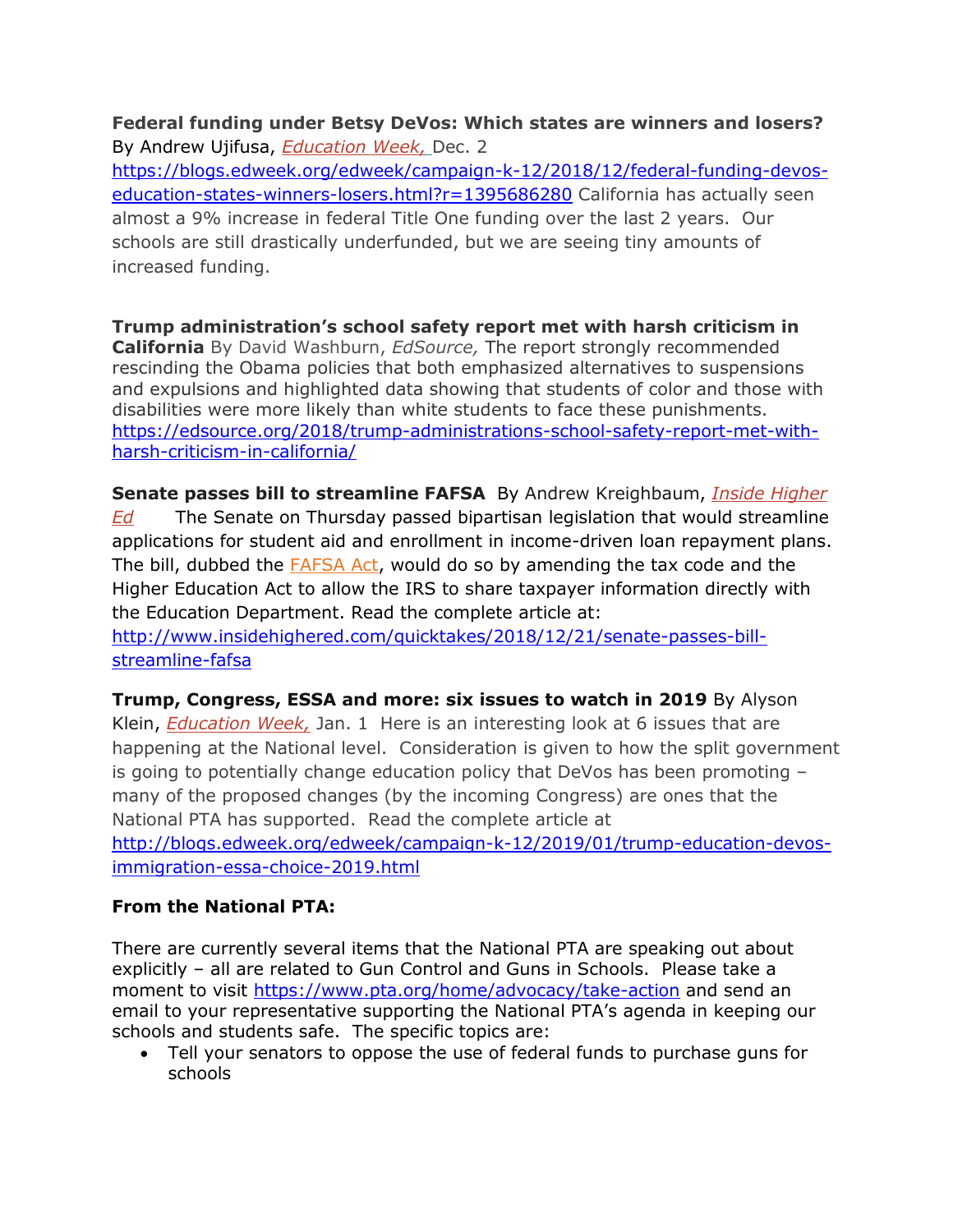- Urge your members of congress to keep our children and our schools safe from gun violence!
- Tell your members of congress to invest in family engagement

**Advocacy letters for National PTA:** On PTA.org website under Advocacy tab, there are several letters that can be downloaded and sent to your Representative and/or Senator. Issues such as protecting transgender children, concern over Betsy DeVos and school vouchers, encouraging parent engagement (ESSA), protecting Federal nutrition programs, and many more.

The 115<sup>th</sup> Congress is considering the following legislation items. The National PTA is supporting (green checkmarks) or opposing (red x) the following items:

#### **Child Health and Safety**

| H.R. 2: Agriculture and Nutrition Act of 2018   115th Congress (2017-2018)<br>H.R. 695: Child Protection Improvements Act of 2017   115th Congress (2017-                                                                                                                                                         | ⊗<br>Ø |
|-------------------------------------------------------------------------------------------------------------------------------------------------------------------------------------------------------------------------------------------------------------------------------------------------------------------|--------|
| 2018)<br>H.R. 1757: Trauma-Informed Care for Children and Families Act of 2017   115th                                                                                                                                                                                                                            | ◙      |
| Congress (2017-2018)<br>H.R. 1957: Safe Schools Improvement Act of 2017   115th Congress (2017-<br>2018)                                                                                                                                                                                                          | Ø      |
| <b>H.R. 2160: Best to Use Safety Belts Act of 2017</b>   115th Congress (2017-2018)<br>H.R. 2401: To amend the Richard B. Russell National School Lunch Act to<br>prohibit the stigmatization of children who are unable to pay for meals. $\mid$ 115th                                                           | Ø<br>Ø |
| Congress (2017-2018)<br>H.R. 2926: REACH Act   115th Congress (2017-2018)                                                                                                                                                                                                                                         | Ø      |
| H.R. 3006: To amend the Richard B. Russell National School Lunch Act to<br>require the Secretary of Agriculture to make loan guarantees and grants to<br>finance certain improvements to school lunch facilities, to train school food<br>service personnel, and for other purposes.   115th Congress (2017-2018) | Ø      |
| H.R. 3024: Stop Child Abuse in Residential Programs for Teens Act of 2017<br>115th Congress (2017-2018)                                                                                                                                                                                                           | Ø      |
| H.R. 3580: To promote State requirements for local educational agencies and<br>public elementary and secondary schools relating to the prevention and<br>treatment of concussions suffered by students.   115th Congress (2017-2018)                                                                              | Ø      |
| H.R. 5374: Student Non-Discrimination Act of 2018   115th Congress (2017-<br>2018)                                                                                                                                                                                                                                | Ø      |
| H.R. 5992: Student and Student Athlete Opioid Misuse Prevention Act   115th<br>Congress (2017-2018)                                                                                                                                                                                                               | Ø      |
| H.R. 6775: Elementary and Secondary School Counseling Act   115th Congress<br>$(2017 - 2018)$                                                                                                                                                                                                                     | Ø      |
| H.R. 7124: Keeping All Students Safe Act   115th Congress (2017-2018)                                                                                                                                                                                                                                             | Ø      |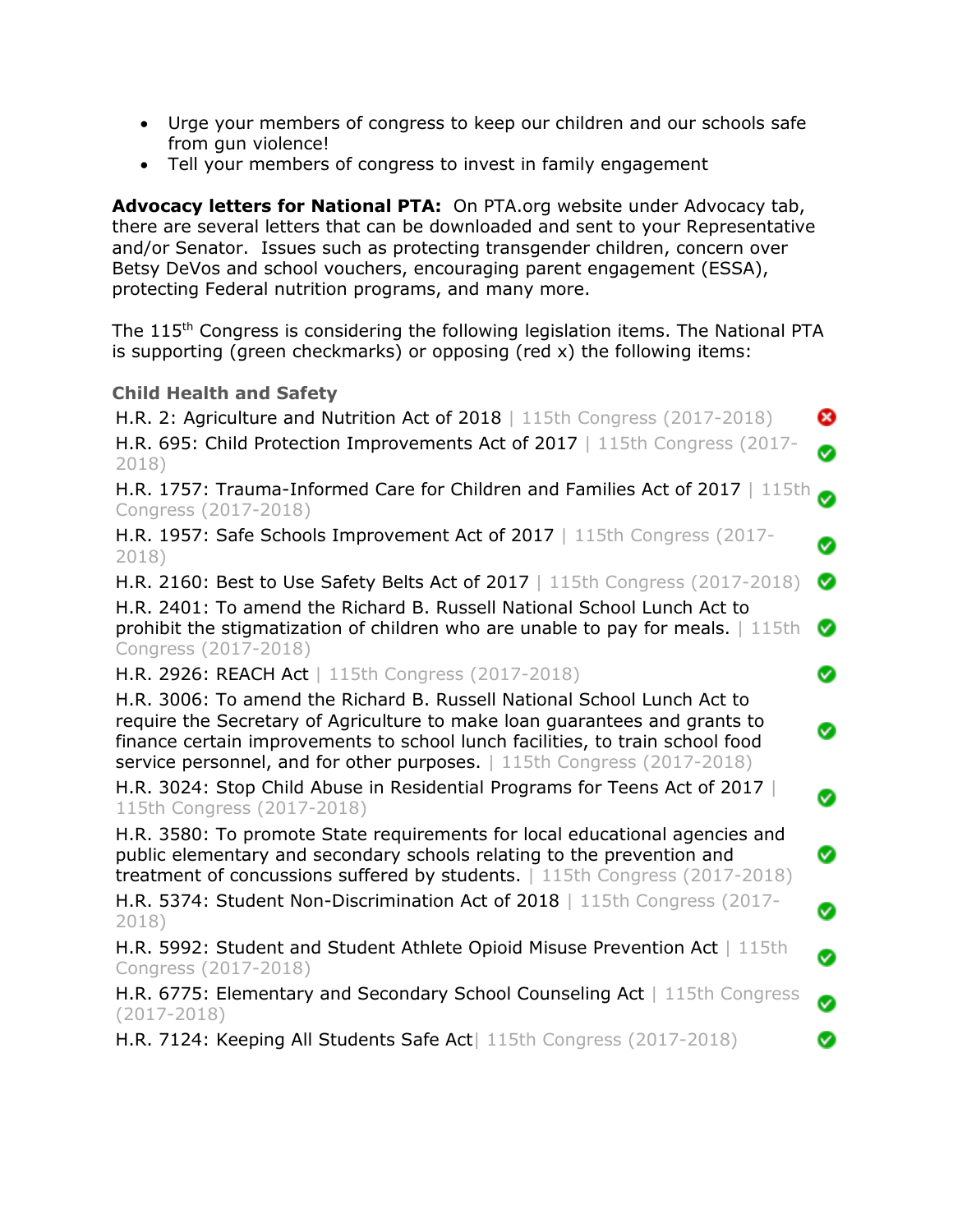| <b>S. 705: Child Protection Improvements Act of 2017</b>   115th Congress (2017-<br>2018)                                                                                                                                                                                                                              | Ø |
|------------------------------------------------------------------------------------------------------------------------------------------------------------------------------------------------------------------------------------------------------------------------------------------------------------------------|---|
| S. 774: Trauma-Informed Care for Children and Families Act of 2017   115th<br>Congress (2017-2018)                                                                                                                                                                                                                     | Ø |
| S. 786: Student and Student Athlete Opioid Misuse Prevention Act   115th<br>Congress (2017-2018)                                                                                                                                                                                                                       | Ø |
| S. 1064: Anti-Lunch Shaming Act of 2017   115th Congress (2017-2018)                                                                                                                                                                                                                                                   | Ø |
| S. 1401: Get the Lead Out of Schools Act   115th Congress (2017-2018)                                                                                                                                                                                                                                                  | Ø |
| S. 1402: A bill to amend the Richard B. Russell National School Lunch Act to<br>require the Secretary of Agriculture to make loan guarantees and grants to<br>finance certain improvements to school lunch facilities, to train school food<br>service personnel, and for other purposes.   115th Congress (2017-2018) | Ø |
| S. 2572: Safe Schools Improvement Act of 2018   115th Congress (2017-2018)                                                                                                                                                                                                                                             | Ø |
| S. 3427: Elementary and Secondary School Counseling Act   115th Congress<br>$(2017 - 2018)$                                                                                                                                                                                                                            | Ø |
| S. 3626: A bill to prohibit and prevent seclusion and to prevent and reduce the<br>use of physical restraint in schools, and for other purposes.   115th Congress<br>$(2017 - 2018)$                                                                                                                                   | Ø |
| S. 3686: A bill to promote minimum State requirements for the prevention and<br>treatment of concussions caused by participation in school sports, and for other $\bullet$<br><b>purposes.</b>   115th Congress (2017-2018)                                                                                            |   |
| S. 3701: A bill to protect and educate children about the dangers of e-cigarettes<br>and other electronic nicotine delivery systems, and for other purposes.   115th<br>Congress (2017-2018)                                                                                                                           | Ø |
| <b>Early Learning and Childhood Education</b>                                                                                                                                                                                                                                                                          |   |
| H.R. 3773: Child Care for Working Families Act   115th Congress (2017-2018)                                                                                                                                                                                                                                            | Ø |
| S. 1806: Child Care for Working Families Act   115th Congress (2017-2018)                                                                                                                                                                                                                                              | Ø |
| <b>Elementary and Secondary Education</b>                                                                                                                                                                                                                                                                              |   |
| H.R. 627: Streamlining Energy Efficiency for Schools Act of 2017   115th<br>Congress (2017-2018)                                                                                                                                                                                                                       | Ø |
| H.R. 1511: Homeless Children and Youth Act of 2017   115th Congress (2017-<br>2018)                                                                                                                                                                                                                                    | Ø |
| H.R. 1864: To amend the Elementary and Secondary Education Act of 1965 to<br>allow local educational agencies to use Federal funds for programs and activities<br>that address chronic absenteeism.   115th Congress (2017-2018)                                                                                       |   |
| H.R. 2475: Rebuild America's Schools Act of 2017   115th Congress (2017-<br>2018)                                                                                                                                                                                                                                      | Ø |
| H.R. 3246: To amend the Elementary and Secondary Education Act of 1965 to<br>establish a Teacher Advisory Committee and a Parents and Families Advisory<br><b>Committee.</b>   115th Congress (2017-2018)                                                                                                              | Ø |
| H.R. 5767: Teachers Are Leaders Act   115th Congress (2017-2018)                                                                                                                                                                                                                                                       |   |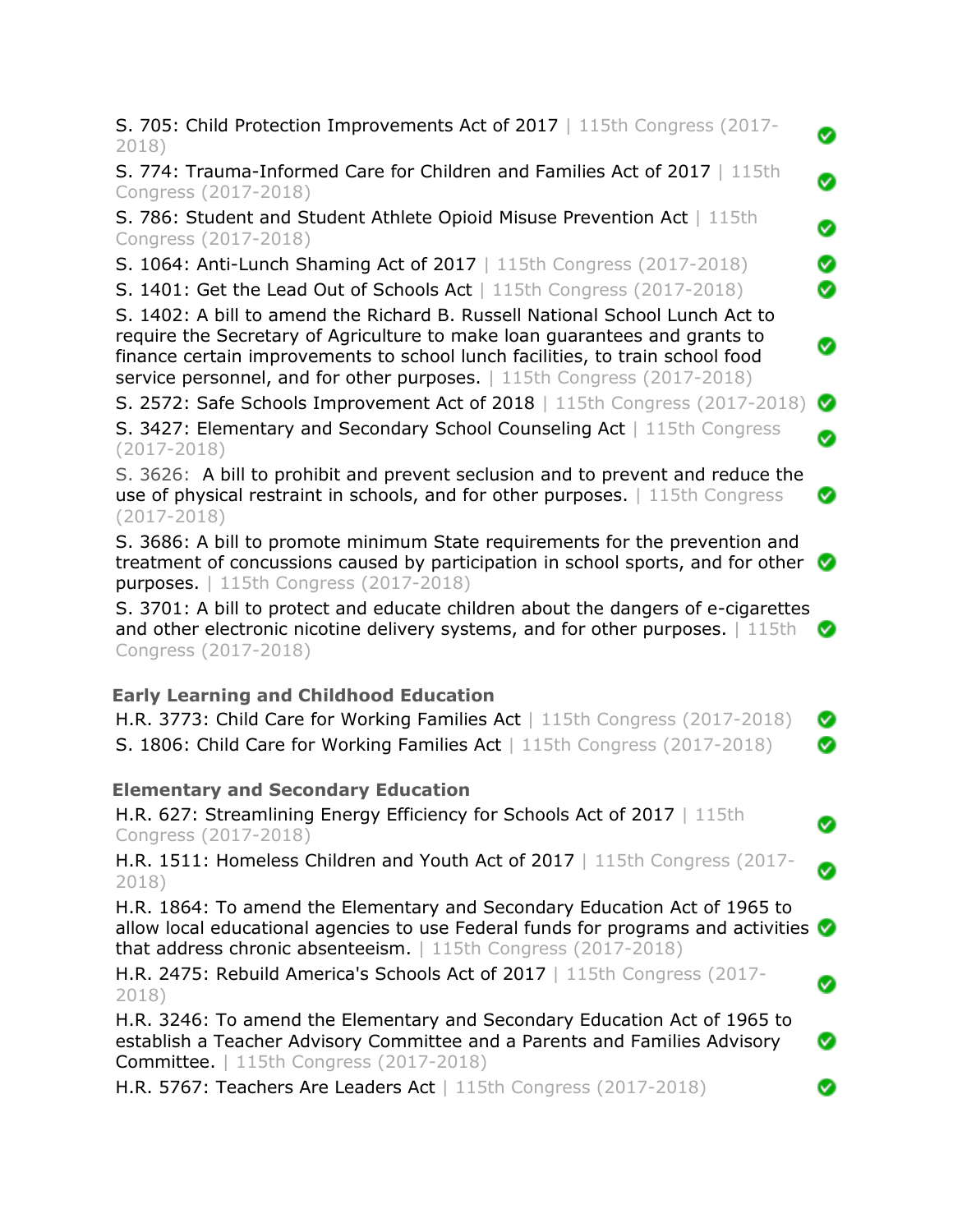| S. 383: Streamlining Energy Efficiency for Schools Act   115th Congress (2017-<br>2018)                                                                                                                                                                                                                                                        | Ø              |
|------------------------------------------------------------------------------------------------------------------------------------------------------------------------------------------------------------------------------------------------------------------------------------------------------------------------------------------------|----------------|
| S. 611: Homeless Children and Youth Act of 2017   115th Congress (2017-<br>2018)                                                                                                                                                                                                                                                               | Ø              |
| S. 1413: Teachers Are Leaders Act   115th Congress (2017-2018)                                                                                                                                                                                                                                                                                 | Ø              |
| <b>Federal Investments in Education</b><br>S. 2542: A bill to amend part B of the Individuals with Disabilities Education Act<br>to provide full Federal funding of such part.   115th Congress (2017-2018)                                                                                                                                    |                |
| <b>Gun Safety and Violence Prevention</b><br>H.R. 1478: Gun Violence Research Act   115th Congress (2017-2018)<br>H.R. 1832: To authorize the appropriation of funds to the Centers for Disease<br>Control and Prevention for conducting or supporting research on firearms safety<br>or gun violence prevention.   115th Congress (2017-2018) | Ø<br>$\bullet$ |
| H.R. 2598: Gun Violence Restraining Order Act of 2017   115th Congress (2017-<br>2018)                                                                                                                                                                                                                                                         |                |
| H.R. 3464: Background Check Completion Act of 2017   115th Congress (2017-<br>2018)                                                                                                                                                                                                                                                            | ⊗              |
| H.R. 4240: Public Safety and Second Amendment Rights Protection Act of 2017<br>  115th Congress (2017-2018)                                                                                                                                                                                                                                    | Ø              |
| H.R. 4434: Fix NICS Act of 2017   115th Congress (2017-2018)                                                                                                                                                                                                                                                                                   | Ø              |
| H.R. 4909: STOP School Violence Act of 2018   115th Congress (2017-2018)                                                                                                                                                                                                                                                                       | Ø              |
| H.R. 5087: Assault Weapons Ban of 2018   115th Congress (2017-2018)                                                                                                                                                                                                                                                                            | Ø              |
| S. 834: A bill to authorize the appropriation of funds to the Centers for Disease<br>Control and Prevention for conducting or supporting research on firearms safety<br>or gun violence prevention.   115th Congress (2017-2018)                                                                                                               | Ø              |
| S. 1212: Gun Violence Prevention Order Act of 2017   115th Congress (2017-<br>2018)                                                                                                                                                                                                                                                            | Ø              |
| S. 1923: Background Check Completion Act of 2017   115th Congress (2017-<br>2018)                                                                                                                                                                                                                                                              | Ø              |
| S. 2135: Fix NICS Act of 2017   115th Congress (2017-2018)                                                                                                                                                                                                                                                                                     | Ø              |
| <b>Juvenile Justice and Delinquency Prevention</b><br>H.R. 1809: Juvenile Justice Reform Act of 2017   115th Congress (2017-2018)<br>S. 866: Prohibiting Detention of Youth Status Offenders Act of 2017   115th<br>Congress (2017-2018)                                                                                                       | Ø<br>Ø         |
| <b>Post-Secondary Access and Opportunity</b><br>S. 1615: Dream Act of 2017   115th Congress (2017-2018)<br>S. 1658: Mentoring to Succeed Act of 2017   115th Congress (2017-2018)                                                                                                                                                              | Ø              |
| <b>Private School Choice and Vouchers</b>                                                                                                                                                                                                                                                                                                      |                |